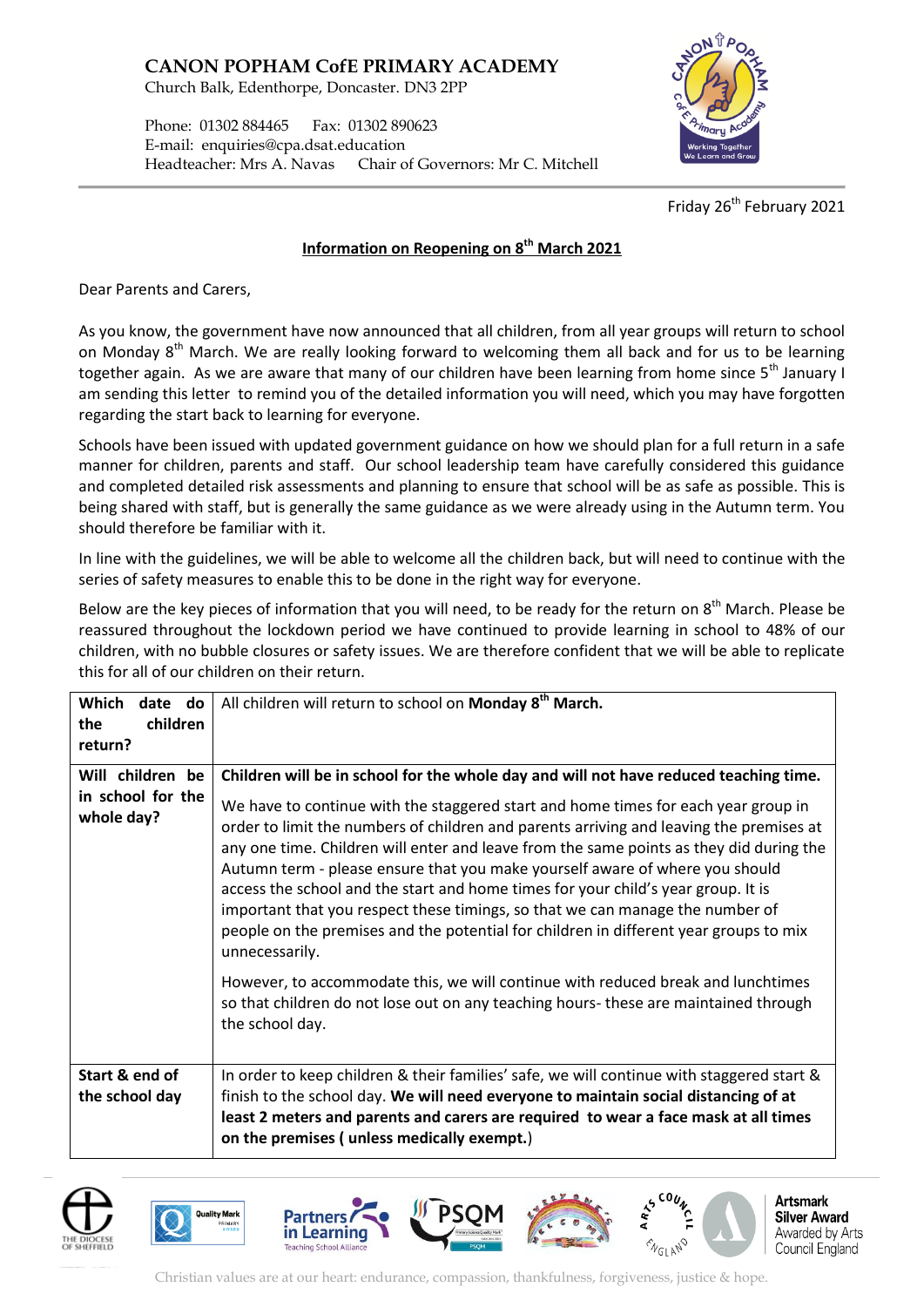Church Balk, Edenthorpe, Doncaster. DN3 2PP



Phone: 01302 884465 Fax: 01302 890623 E-mail: enquiries@cpa.dsat.education Headteacher: Mrs A. Navas Chair of Governors: Mr C. Mitchell

|                                                                 | Please see the attached table reminding you of all the year groups- their start, finish<br>and access points.                                                                                                                                                                                                                                                                                                                                                                                                                                                                                              |  |
|-----------------------------------------------------------------|------------------------------------------------------------------------------------------------------------------------------------------------------------------------------------------------------------------------------------------------------------------------------------------------------------------------------------------------------------------------------------------------------------------------------------------------------------------------------------------------------------------------------------------------------------------------------------------------------------|--|
|                                                                 | When you drop off or collect your children please leave the premises as quickly as<br>possible. Please do not arrive early as this will cause unnecessary congestion, which<br>we all need to work together to avoid.                                                                                                                                                                                                                                                                                                                                                                                      |  |
|                                                                 | Ensure you closely supervise your children. They must stand with you while they wait<br>to go into their classroom. Even though children will be excited to see their friends,<br>they should not hug each other. Please talk to your child before their return so that<br>they know what they need to do.                                                                                                                                                                                                                                                                                                 |  |
|                                                                 | The recent government guidance issued to schools has emphasised the need for<br>parents and carers NOT to congregate for social chat either on the school premises or<br>the road outside. Therefore we politely request that you leave BOTH the premises and<br>the road outside school as quickly as possible.                                                                                                                                                                                                                                                                                           |  |
| How many<br>children will be in                                 | It is expected that all children will return to school on March 8th and so every class will<br>have their full number of pupils in it.                                                                                                                                                                                                                                                                                                                                                                                                                                                                     |  |
| the class and<br>what will the<br>classroom look<br>like?       | In line with guidance, children will continue to be seated at tables in rows facing the<br>teacher at the front. (This is, of course, age related and we do not expect children in<br>Foundation Stage to be seated like this throughout the day)                                                                                                                                                                                                                                                                                                                                                          |  |
|                                                                 | As you know from the Autumn term, children have their own allocated equipment and<br>where it is necessary to share an item of equipment this will be disinfected. Classroom<br>staff will, as far as is practicably possible, be allocated to a single class, and remain with<br>that class consistently. It may be necessary to have a very small number of support<br>staff working between 2 classes, in order to be able to run the school and have a full<br>time offer for children every day. However, we are doing our very best to keep this<br>sharing of staff across classrooms to a minimum. |  |
| What will happen<br>at playtime?                                | Each class group will be kept away from all other class groups. Playtimes will continue<br>to be staggered for each class and carefully timetabled so that no class shares the<br>playground with any other class.                                                                                                                                                                                                                                                                                                                                                                                         |  |
| <b>What about</b><br>lunchtime?                                 | We will be providing a hot meals, jacket potato or sandwiches options for those<br>children who would like a school meal. Please order as usual through Lunch Hound.                                                                                                                                                                                                                                                                                                                                                                                                                                       |  |
|                                                                 | Those children in Reception to Y2 will all continue to be able to receive a Universal<br>Infant Free School Meal. If your child is in receipt of free school meals, we will no<br>longer be providing vouchers following their return to school, as school meals are<br>available for them.                                                                                                                                                                                                                                                                                                                |  |
|                                                                 | At lunchtime, class bubbles will remain separate and each class has their own allocated<br>lunch time supervisor.                                                                                                                                                                                                                                                                                                                                                                                                                                                                                          |  |
| <b>What about</b><br>breakfast club &<br>after-school<br>clubs? | We have sent out a survey to see if there is the demand for us to start breakfast club.<br>If there is enough demand to cover the costs of running the breakfast club we will start<br>to run this from 8 <sup>th</sup> March. This is very much dependent on the demand and we will let<br>you know early next week about this.                                                                                                                                                                                                                                                                           |  |
|                                                                 | As we will be focusing on after school catch up sessions, which will be delivered by                                                                                                                                                                                                                                                                                                                                                                                                                                                                                                                       |  |















**Artsmark Silver Award** Awarded by Arts Council England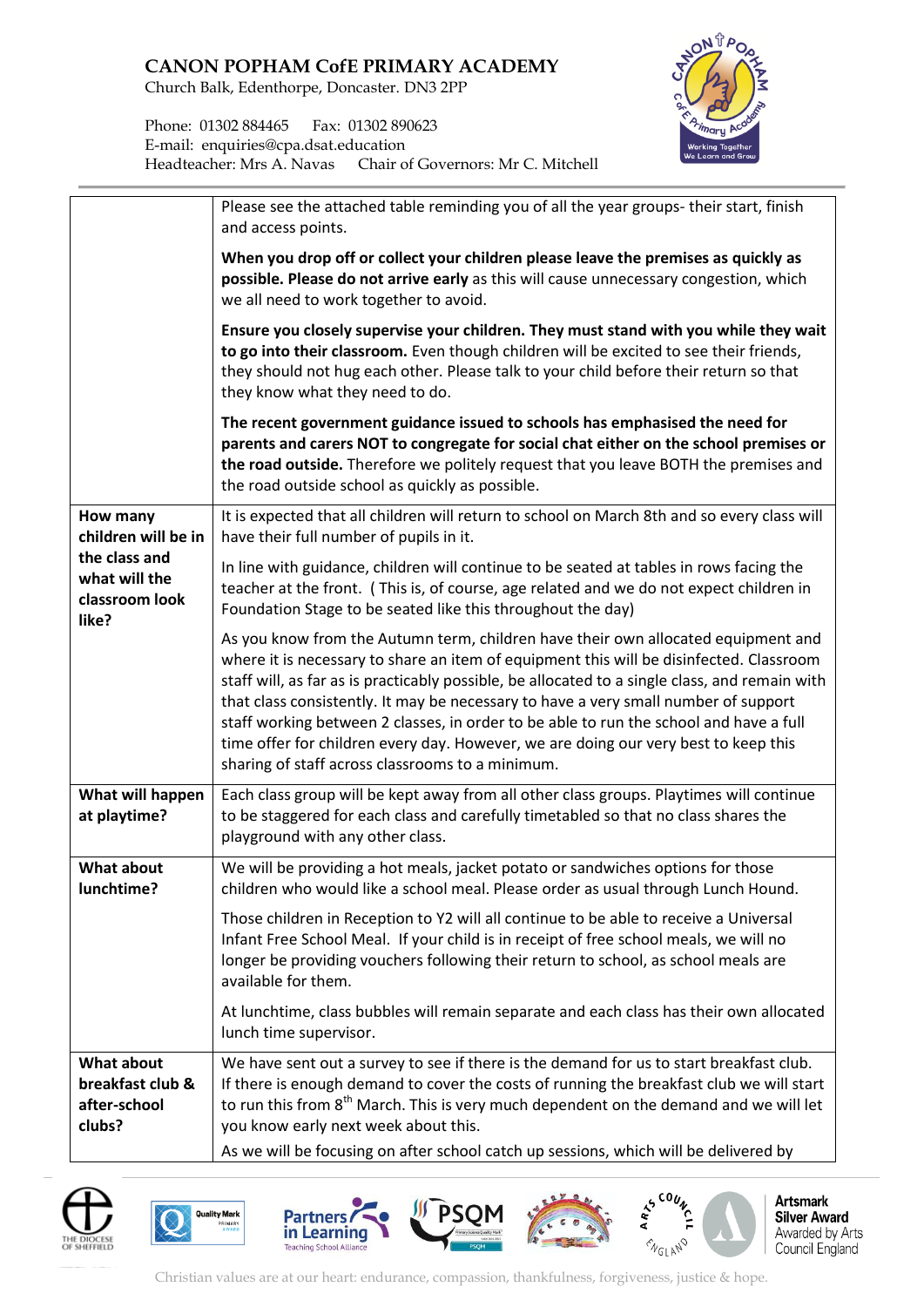Church Balk, Edenthorpe, Doncaster. DN3 2PP



Phone: 01302 884465 Fax: 01302 890623 E-mail: enquiries@cpa.dsat.education Headteacher: Mrs A. Navas Chair of Governors: Mr C. Mitchell

|                          | teachers and classroom support staff, we won't be running after school games clubs to<br>begin with. We will look to start these up later in the term, if possible.                                                                                                                                                                                                                                                                                                                                                                                                      |  |  |  |  |
|--------------------------|--------------------------------------------------------------------------------------------------------------------------------------------------------------------------------------------------------------------------------------------------------------------------------------------------------------------------------------------------------------------------------------------------------------------------------------------------------------------------------------------------------------------------------------------------------------------------|--|--|--|--|
| <b>Uniform</b>           | All children should wear school uniform as normal. School uniform is easily washable<br>and we would respectfully suggest regular washing of items worn. We understand that<br>children may have grown during lockdown and you may find that some items no longer<br>fit. Whilst it is an important part of the return to school that children are wearing<br>uniform, if you would prefer for them to move into summer uniform from 8 <sup>th</sup> March<br>this would be also acceptable, though please bear in mind that we can still have cold<br>snaps of weather. |  |  |  |  |
| Lessons                  | We will be delivering a full curriculum on return to school.                                                                                                                                                                                                                                                                                                                                                                                                                                                                                                             |  |  |  |  |
|                          | Teaching will also focus on enabling children to catch up on learning they have missed,<br>as well as reminding them about previous learning. If your child needs to be part of a<br>before or after school additional catch up/ booster session, we will let you know the<br>detail of this by email. We expect the sessions to start running from the second week<br>back ( $w/c$ 15 <sup>th</sup> March).                                                                                                                                                             |  |  |  |  |
|                          | PE lessons will continue to take place outdoors as different class groups cannot access<br>the hall as a shared space. On your child's PE day, from $Y1 - Y6$ they should come to<br>school in appropriate outdoor PE wear. Children in Reception do not need to do this as<br>they access the physical development part of their curriculum daily with their outdoor<br>learning.                                                                                                                                                                                       |  |  |  |  |
| Equipment                | Classrooms are still organised to remove unnecessary equipment, furniture &<br>resources in order to minimise hand contact & ensure that surfaces can be sanitised<br>easily.                                                                                                                                                                                                                                                                                                                                                                                            |  |  |  |  |
|                          | Children will need to bring their <b>own named water bottle</b> in school as previously. This<br>is vitally important as it will not be possible for children to have shared access to water<br>cooler dispensers and cups, for obvious hygiene reasons. Water bottles should be<br>brought home and thoroughly washed every day.                                                                                                                                                                                                                                        |  |  |  |  |
| <b>Social Distancing</b> | Children will be given a safety announcement at the start of the school day alongside<br>very regular reminders about social distancing where possible. Signage is in place<br>around the school. Social distancing cannot be guaranteed as children are children!                                                                                                                                                                                                                                                                                                       |  |  |  |  |
| <b>Hygiene</b>           | Children will be given a safety announcement at the start of the school day alongside<br>very regular reminders & opportunities for handwashing. Hand sanitiser is also<br>available and anti- bacterial soap will be used for very regular hand washing<br>throughout the day.                                                                                                                                                                                                                                                                                          |  |  |  |  |
|                          | The rules of 'Catch it, bin it, kill it!' & coughing into elbows (rather than into the air) will<br>be reinforced. We would appreciate your support in reminding children about these<br>rules each day.                                                                                                                                                                                                                                                                                                                                                                 |  |  |  |  |
| <b>Masks</b>             | Government guidelines for Primary schools advise that the wearing of masks in school<br>is not appropriate. If a child or member of staff wishes to wear a mask out of personal<br>choice, then this is permitted. Staff are required to wear masks when outside of the<br>classroom where they may be interacting, at an appropriate social distance, with other<br>adults.                                                                                                                                                                                             |  |  |  |  |
| <b>Cleaning</b>          | All of our staff are absolutely dedicated and continue to work hard to ensure that the                                                                                                                                                                                                                                                                                                                                                                                                                                                                                   |  |  |  |  |





ılity Mark









**Artsmark Silver Award** Awarded by Arts Council England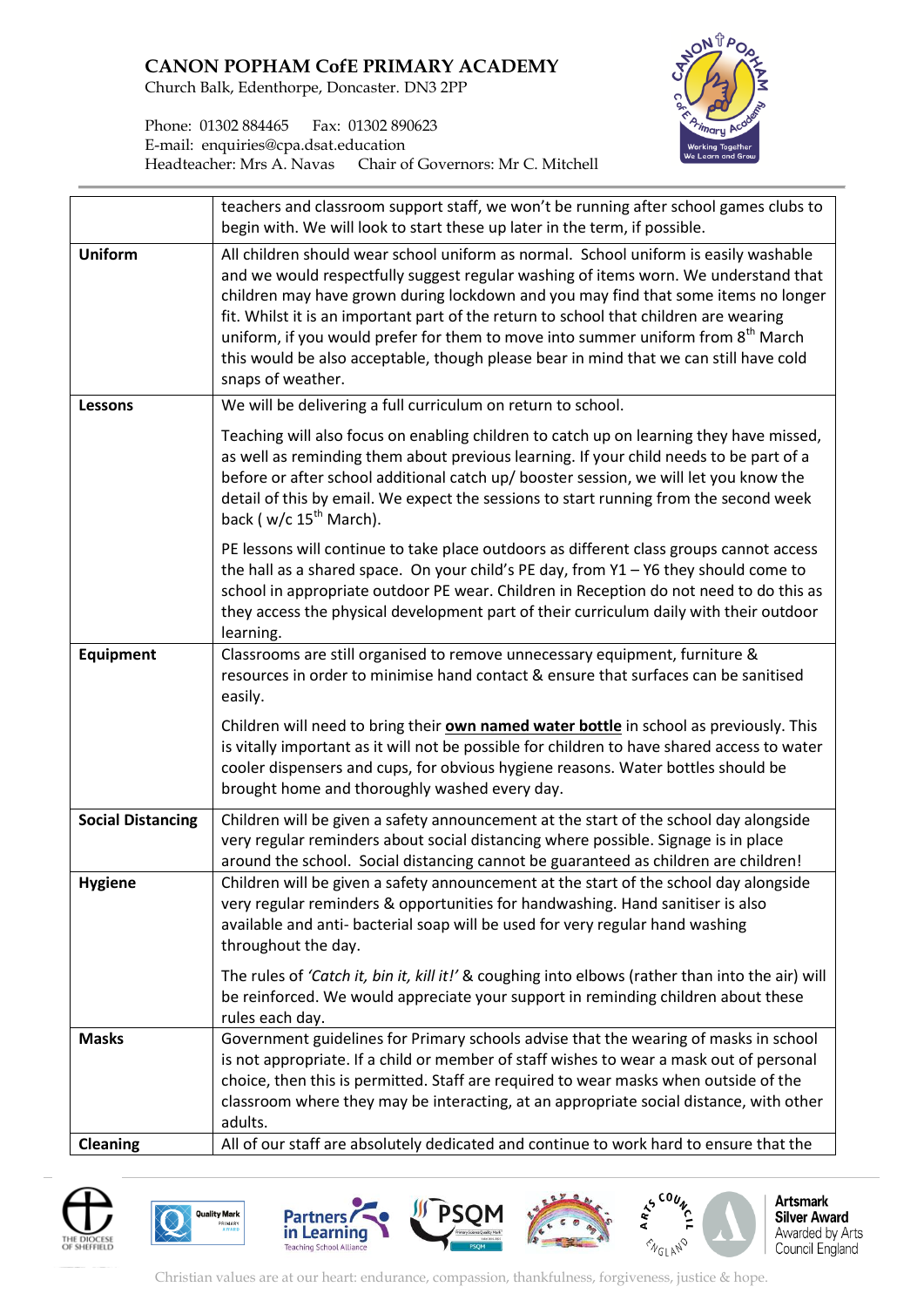Church Balk, Edenthorpe, Doncaster. DN3 2PP



Phone: 01302 884465 Fax: 01302 890623 E-mail: enquiries@cpa.dsat.education Headteacher: Mrs A. Navas Chair of Governors: Mr C. Mitchell

|                   | school is a safe environment in which to learn & work.                                                                                                                                                                                                                                                                                                                                                                                                                                                                                                                                                                                                                  |  |  |  |
|-------------------|-------------------------------------------------------------------------------------------------------------------------------------------------------------------------------------------------------------------------------------------------------------------------------------------------------------------------------------------------------------------------------------------------------------------------------------------------------------------------------------------------------------------------------------------------------------------------------------------------------------------------------------------------------------------------|--|--|--|
|                   | Daily cleans take place at the end of each school day & all school staff have a cleaning<br>routine to follow throughout the day on classroom surfaces (handles, equipment, etc.)<br>at very regular intervals.                                                                                                                                                                                                                                                                                                                                                                                                                                                         |  |  |  |
| <b>Illness</b>    | Any child complaining of feeling ill or who has a temperature will be cared for following<br>our usual procedure, but will need to be cared for in a separate room next to the<br>office area & parents/carers will be contacted to pick up as soon as possible in order to<br>minimise contact with others. We have been instructed that if children are showing<br>any symptoms of COVID-19 the member of staff dealing with the child will need to<br>wear a PPE for their own safety.                                                                                                                                                                               |  |  |  |
|                   | Please ensure that your emergency details are up to date & that you have adequate<br>additional arrangements in place if you are unable to pick up straight away.                                                                                                                                                                                                                                                                                                                                                                                                                                                                                                       |  |  |  |
|                   | If your child or someone in your household is unwell or shows any single one of the<br>symptoms of Coronavirus, then please do not send them to school under any<br>circumstances in order to prevent the spread of the illness to other children & staff.<br>They should be tested as soon as possible.<br>In this instance, everyone in the household should self-isolate until a test result has<br>been obtained. If the result is negative they can return to school as normal and you do<br>not need to continue to self- isolate. If the test result is positive, all household<br>members need to self-isolate following PHE instructions for at least 10 days. |  |  |  |
|                   | Should a child or anyone in the household then have a positive test it is essential that<br>you also inform us straight away as 'where a child tests positive, the rest of the<br>class/bubble should be sent home and advised to self-isolate for 10 days. The other<br>household members of that wider class/group do not need to self-isolate unless the<br>child, young person or staff member they live with in that group subsequently develops<br>symptoms.' (DfE Guidance).                                                                                                                                                                                     |  |  |  |
|                   | School is able to advise on procedure, and will follow the most up to date advice from<br>Public Health England.                                                                                                                                                                                                                                                                                                                                                                                                                                                                                                                                                        |  |  |  |
| <b>Attendance</b> | The government has said that from March 8th all children should be attending school.<br>Normal systems of monitoring school attendance will be in place. If you have any<br>particular worries about anything to do with school, please contact us. We would be<br>happy to address any concerns so that you have so that all children can be back in<br>school and learning again with their friends.                                                                                                                                                                                                                                                                  |  |  |  |